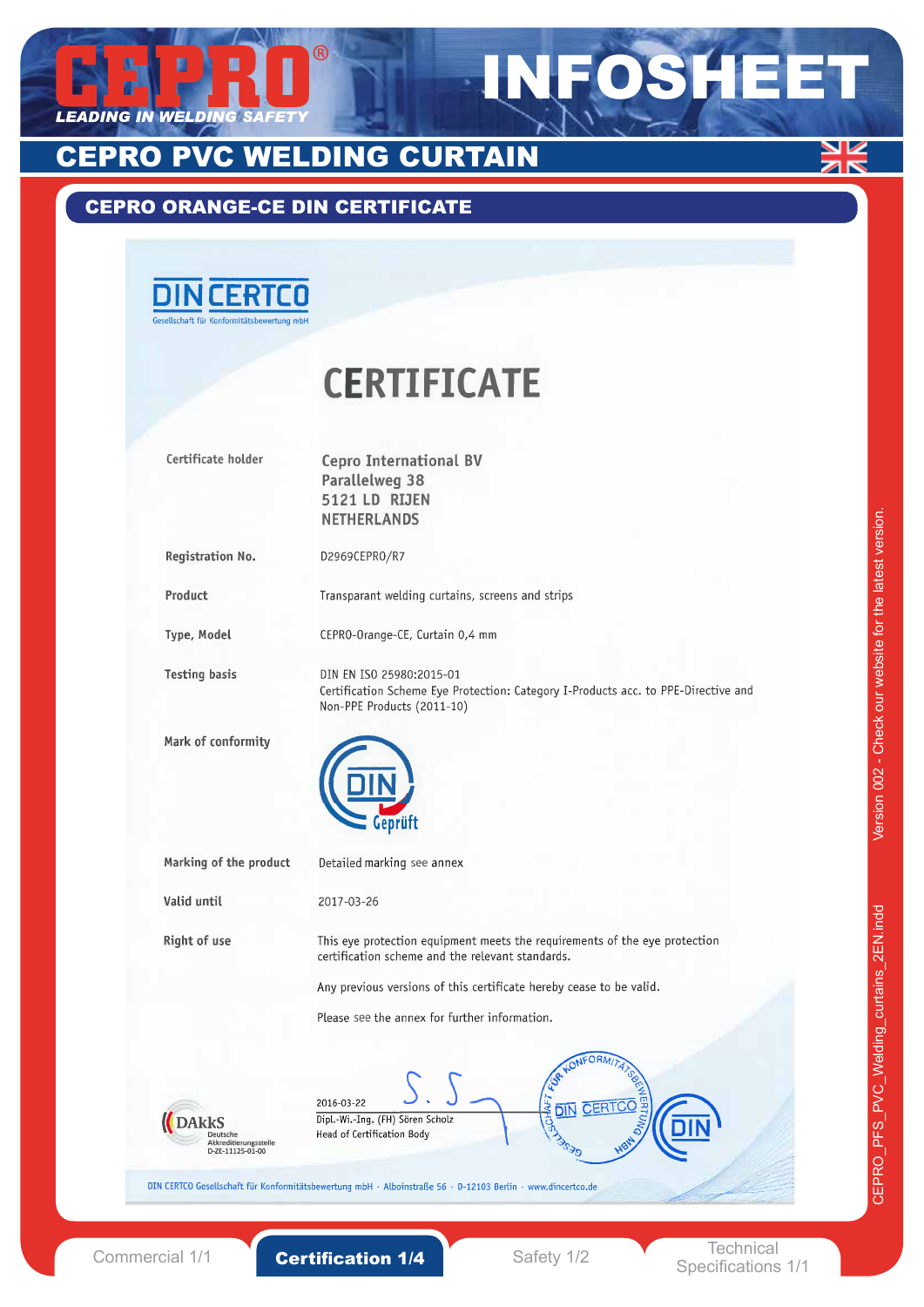

## CEPRO GREEN-9 DIN CERTIFICATE

| <b>DINCERTCO</b><br>Gesellschaft für Konformitätsbewertung mbH |                                                                                                                                              |
|----------------------------------------------------------------|----------------------------------------------------------------------------------------------------------------------------------------------|
|                                                                | <b>CERTIFICATE</b>                                                                                                                           |
| Certificate holder                                             | <b>Cepro International BV</b><br><b>Parallelweg 38</b><br>5121 LD RIJEN<br><b>NETHERLANDS</b>                                                |
| Registration No.                                               | D2961CEPRO/R7                                                                                                                                |
| Product                                                        | Transparant welding curtains, screens and strips                                                                                             |
| Type, Model                                                    | CEPRO-Green-9, Curtain 0,4 mm                                                                                                                |
| <b>Testing basis</b>                                           | DIN EN ISO 25980:2015-01<br>Certification Scheme Eye Protection: Category I-Products acc. to PPE-Directive and<br>Non-PPE Products (2011-10) |
| Mark of conformity                                             |                                                                                                                                              |
| Marking of the product                                         | Detailed marking see annex                                                                                                                   |
| Valid until                                                    | 2017-03-26                                                                                                                                   |
| Right of use                                                   | This eye protection equipment meets the requirements of the eye protection<br>certification scheme and the relevant standards.               |
|                                                                | Any previous versions of this certificate hereby cease to be valid.                                                                          |
|                                                                | Please see the annex for further information.                                                                                                |
|                                                                | 2016-03-22                                                                                                                                   |
| DAkks<br>Deutsche<br>Akkreditierungsstelle<br>D-ZE-11125-01-00 | <b>EDIN CERT</b><br>Dipl.-Wi.-Ing. (FH) Sören Scholz<br>Head of Certification Body                                                           |

V Øß

 $\overline{1}$ 

Commercial 1/1 **Certification 2/4** Safety 1/2 **Safety 1/2** Technical

Specifications 1/1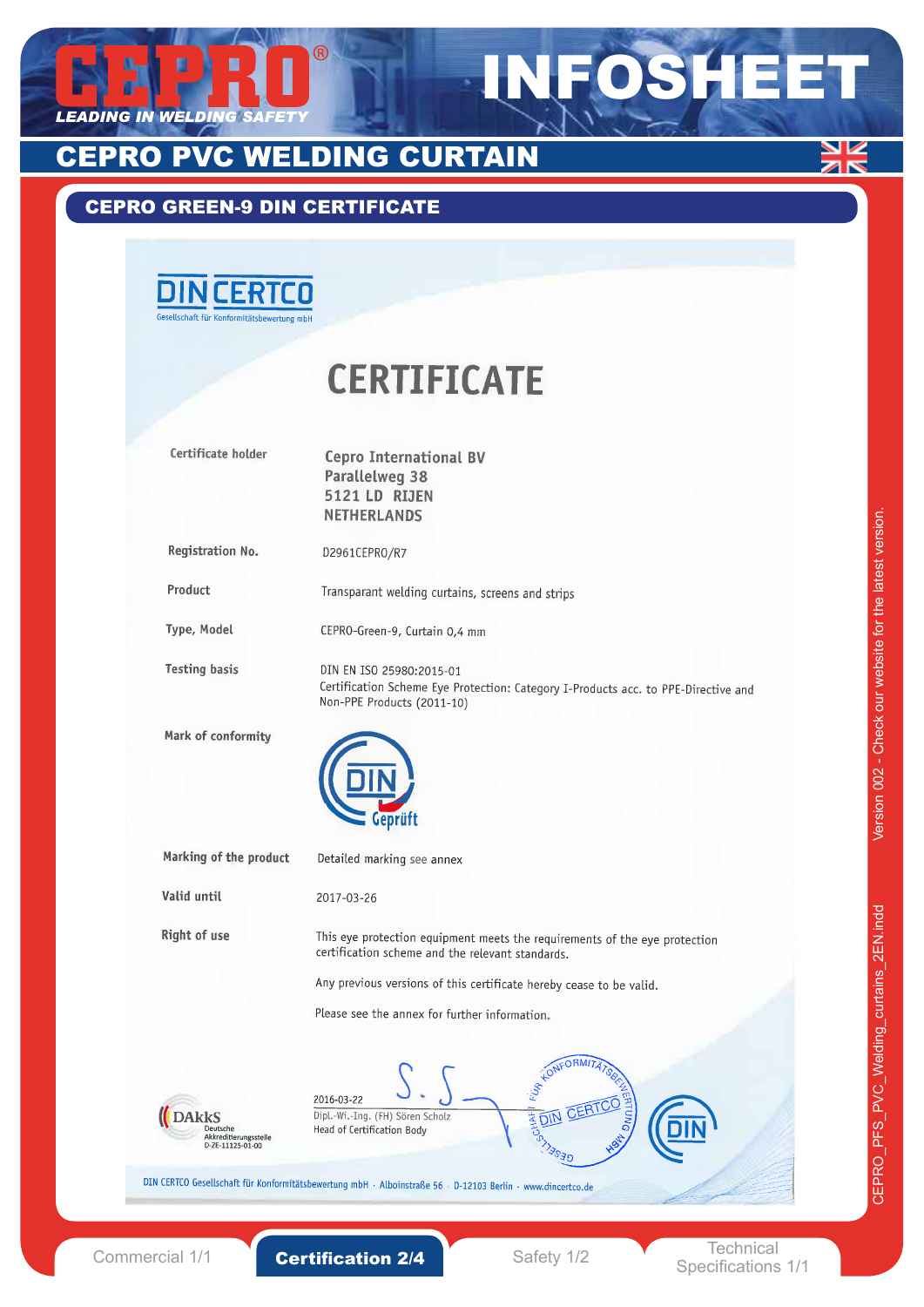

## CEPRO GREEN-6 DIN CERTIFICATE



# **CERTIFICATE**

| Certificate holder                        | <b>Cepro International BV</b>                                                                                                  |
|-------------------------------------------|--------------------------------------------------------------------------------------------------------------------------------|
|                                           | <b>Parallelweg 38</b>                                                                                                          |
|                                           | 5121 LD RIJEN                                                                                                                  |
|                                           | <b>NETHERLANDS</b>                                                                                                             |
|                                           |                                                                                                                                |
| Registration No.                          | D3528CEPRO/R5                                                                                                                  |
|                                           |                                                                                                                                |
| Product                                   | Transparant welding curtains, screens and strips                                                                               |
| Type, Model                               | CEPRO-Green-6, Curtain 0,4 mm                                                                                                  |
| <b>Testing basis</b>                      | DIN EN ISO 25980:2015-01                                                                                                       |
|                                           | Certification Scheme Eye Protection: Category I-Products acc. to PPE-Directive and                                             |
|                                           | Non-PPE Products (2011-10)                                                                                                     |
| Mark of conformity                        |                                                                                                                                |
|                                           |                                                                                                                                |
|                                           |                                                                                                                                |
|                                           |                                                                                                                                |
|                                           | eprüft                                                                                                                         |
| Marking of the product                    | Detailed marking see annex                                                                                                     |
| Valid until                               | 2017-03-26                                                                                                                     |
|                                           |                                                                                                                                |
| Right of use                              | This eye protection equipment meets the requirements of the eye protection<br>certification scheme and the relevant standards. |
|                                           |                                                                                                                                |
|                                           | Any previous versions of this certificate hereby cease to be valid.                                                            |
|                                           | Please see the annex for further information.                                                                                  |
|                                           |                                                                                                                                |
|                                           |                                                                                                                                |
|                                           |                                                                                                                                |
|                                           | <b>AFT FT</b><br>2016-03-22<br>DIN                                                                                             |
| <b>DAKKS</b><br>Deutsche                  | Dipl.-Wi.-Ing. (FH) Sören Scholz<br>Head of Certification Body                                                                 |
| Akkreditierungsstelle<br>D-ZE-11125-01-00 | 3030                                                                                                                           |
|                                           |                                                                                                                                |
|                                           | VIN CERTCO Gesellschaft für Konformitätsbewertung mbH · Alboinstraße 56 · D-12103 Berlin · www.dincertco.de                    |
|                                           |                                                                                                                                |
|                                           |                                                                                                                                |
|                                           | Technical                                                                                                                      |

Commercial  $1/1$  **Certification 3/4** Safety  $1/2$ 

Specifications 1/1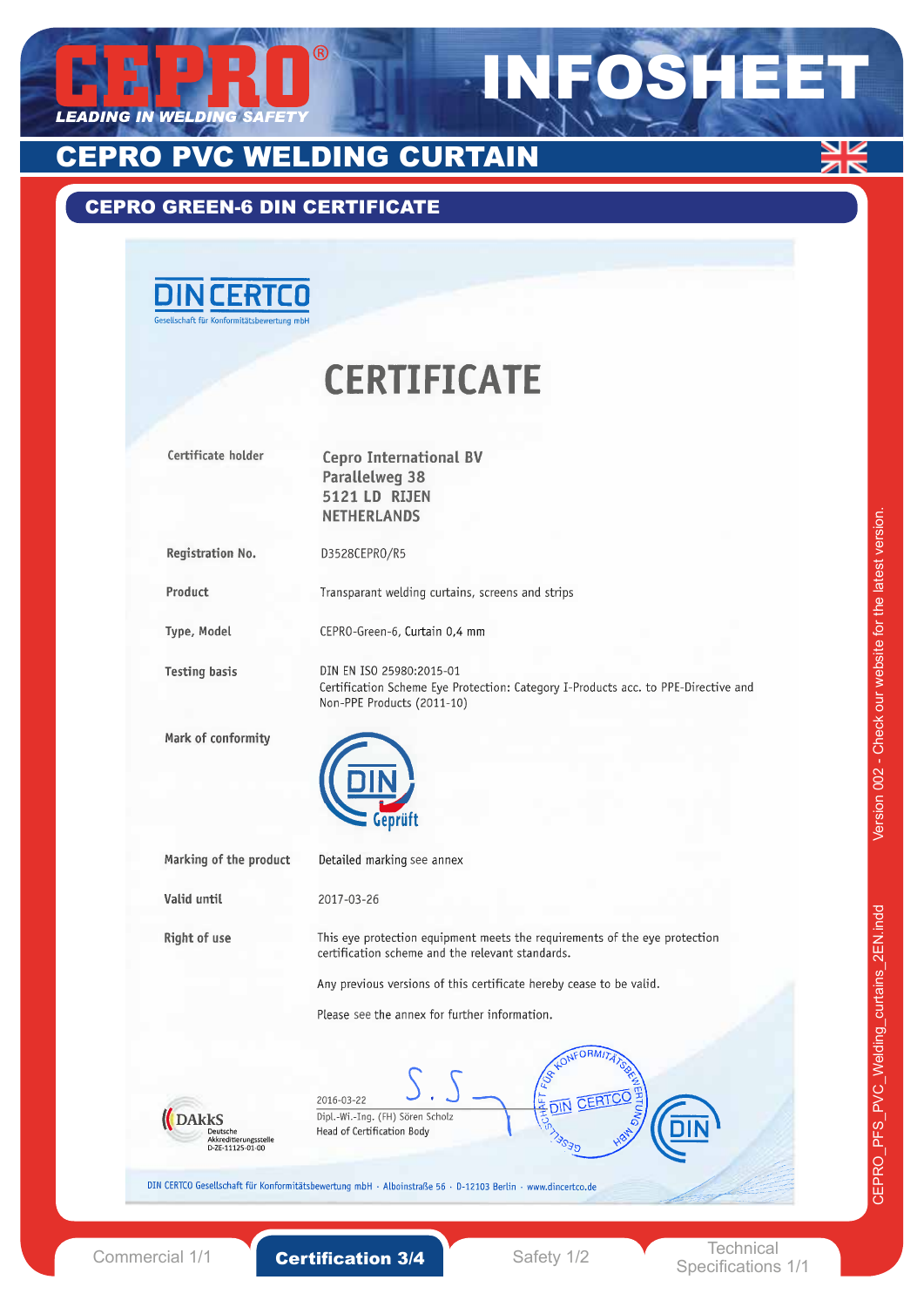

## CEPRO BRONZE-CE DIN CERTIFICATE



# **CERTIFICATE**

| Certificate holder                                              | <b>Cepro International BV</b><br><b>Parallelweg 38</b><br>5121 LD RIJEN<br><b>NETHERLANDS</b>                                                                                                                         |
|-----------------------------------------------------------------|-----------------------------------------------------------------------------------------------------------------------------------------------------------------------------------------------------------------------|
| Registration No.                                                | D2963CEPRO/R7                                                                                                                                                                                                         |
| Product                                                         | Transparant welding curtains, screens and strips                                                                                                                                                                      |
| Type, Model                                                     | CEPRO-Bronze-CE, Curtain 0,4 mm                                                                                                                                                                                       |
| <b>Testing basis</b>                                            | DIN EN ISO 25980:2015-01<br>Certification Scheme Eye Protection: Category I-Products acc. to PPE-Directive and<br>Non-PPE Products (2011-10)                                                                          |
| Mark of conformity                                              |                                                                                                                                                                                                                       |
| Marking of the product                                          | Detailed marking see annex                                                                                                                                                                                            |
| Valid until                                                     | 2017-03-26                                                                                                                                                                                                            |
| Right of use                                                    | This eye protection equipment meets the requirements of the eye protection<br>certification scheme and the relevant standards.<br>Any previous versions of this certificate hereby cease to be valid.                 |
|                                                                 | Please see the annex for further information.                                                                                                                                                                         |
| (DAKKS<br>Deutsche<br>Akkreditierungsstelle<br>D-ZE-11125-01-00 | 2016-03-22<br>Dipl.-Wi.-Ing. (FH) Sören Scholz<br><b>ISON</b><br>O<br>٦O<br>Head of Certification Body<br>JIN CERTCO Gesellschaft für Konformitatsbewertung mbH · Alboinstraße 56 · D-12103 Berlin · www.dincertco.de |
|                                                                 | Technical                                                                                                                                                                                                             |

Commercial 1/1 **Certification 4/4** Safety 1/2

Specifications 1/1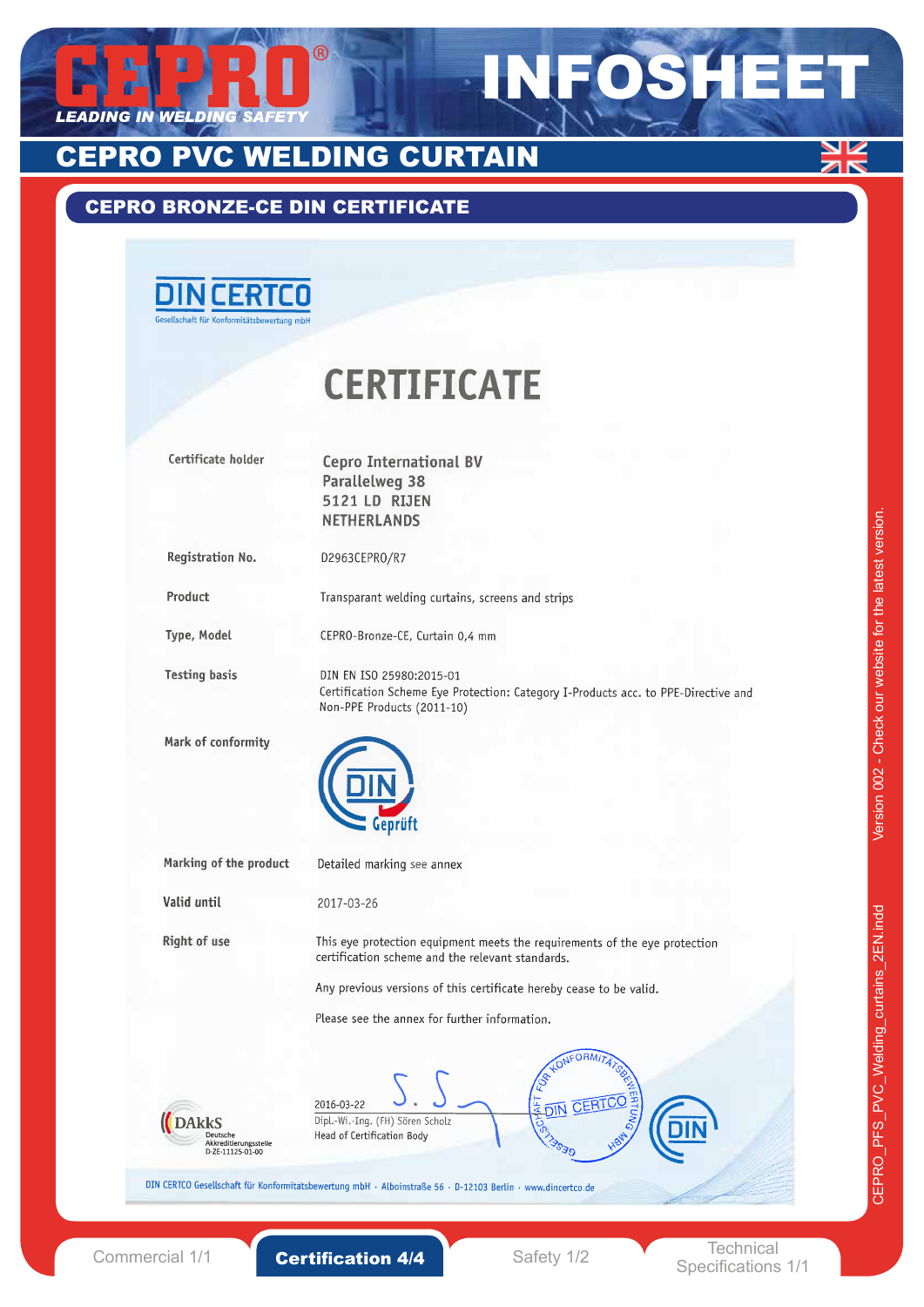

## 1. IDENTIFICATION OF THE SUBSTANCE / PREPARATION AND COMPANY

INFOSHEET

| <b>Product description</b>                                     | Cepro transparent welding curtains                                                |                                             |               |
|----------------------------------------------------------------|-----------------------------------------------------------------------------------|---------------------------------------------|---------------|
| <b>Manufacturer / Supplier</b>                                 | <b>Cepro International BV</b><br>P.O. Box 183<br>5120 AD Rijen<br>The Netherlands | Date of issue                               | December 2011 |
|                                                                | Tel. no. for information / emergency<br>Fax no. for information / emergency       | +31 (0)161 22 64 72<br>+31 (0) 161 22 49 73 |               |
| Chemical name and synonyms Plasticized Polyvinyl Chloride film |                                                                                   |                                             |               |
| <b>Chemical family</b>                                         | PVC resin, plasticizer, stabilizer, pigment                                       |                                             |               |

## 2. HAZARDOUS INGREDIENTS

| Paints preservatives & solvents |         |                                                       | Alloys and metallic coatings |      |             |
|---------------------------------|---------|-------------------------------------------------------|------------------------------|------|-------------|
|                                 | $\%$    | TLV (units)                                           |                              | $\%$ | TLV (units) |
| Pigments                        | Trace   |                                                       | Base metal                   | Ü    |             |
| Catalyst                        | 0       |                                                       | Allovs                       |      |             |
| Vehicle                         | 0       |                                                       | Metallic coatings            | 0    |             |
| Solvents                        | 0       |                                                       | Filler metal plus            |      |             |
| Additives                       |         |                                                       | coating or coreflux          | 0    |             |
| Ba-Zn stabilizer                | $1 - 3$ |                                                       | <b>Others</b>                |      |             |
| <b>Others</b>                   | 0       |                                                       |                              |      |             |
|                                 |         | Hazardous mixtures of other liquids, solids, or gases |                              | %    | TLV (units) |

n/a

## 3. PHYSICAL DATA

| Boiling point          | n/a    | Specific gravity $(H_2O=1)$     | $1.20 - 1.33$ |
|------------------------|--------|---------------------------------|---------------|
| Vapor pressure (mm hg) | n/a    | Percent, volatile by volume (%) | 7% max.       |
| Vapor density (air=1)  | n/a    | Evaporation rate                | n/a/          |
| Solubility in water    | slight | Decomposition temp.             | 260 °C        |

Appearance and odour transparent sheet

## 4. FIRE AND EXPLOSION HAZARD DATA

| Flash point (method used)<br><b>Flammable limits</b> | 320 °C - 390 °C (ASSTM D-1929)<br>n/a                                                                    |
|------------------------------------------------------|----------------------------------------------------------------------------------------------------------|
| <b>Extinguishing media</b>                           | water, dry chemical foam, CO <sub>2</sub>                                                                |
| Special fire fighting procedures                     | wear self-contained breating apparatus and protective clothing to<br>prevent contact with skin and eyes. |
| Unsual fire and explosion hazards                    | Any vinyl can be forced to burn by continuous application of<br>intense heat                             |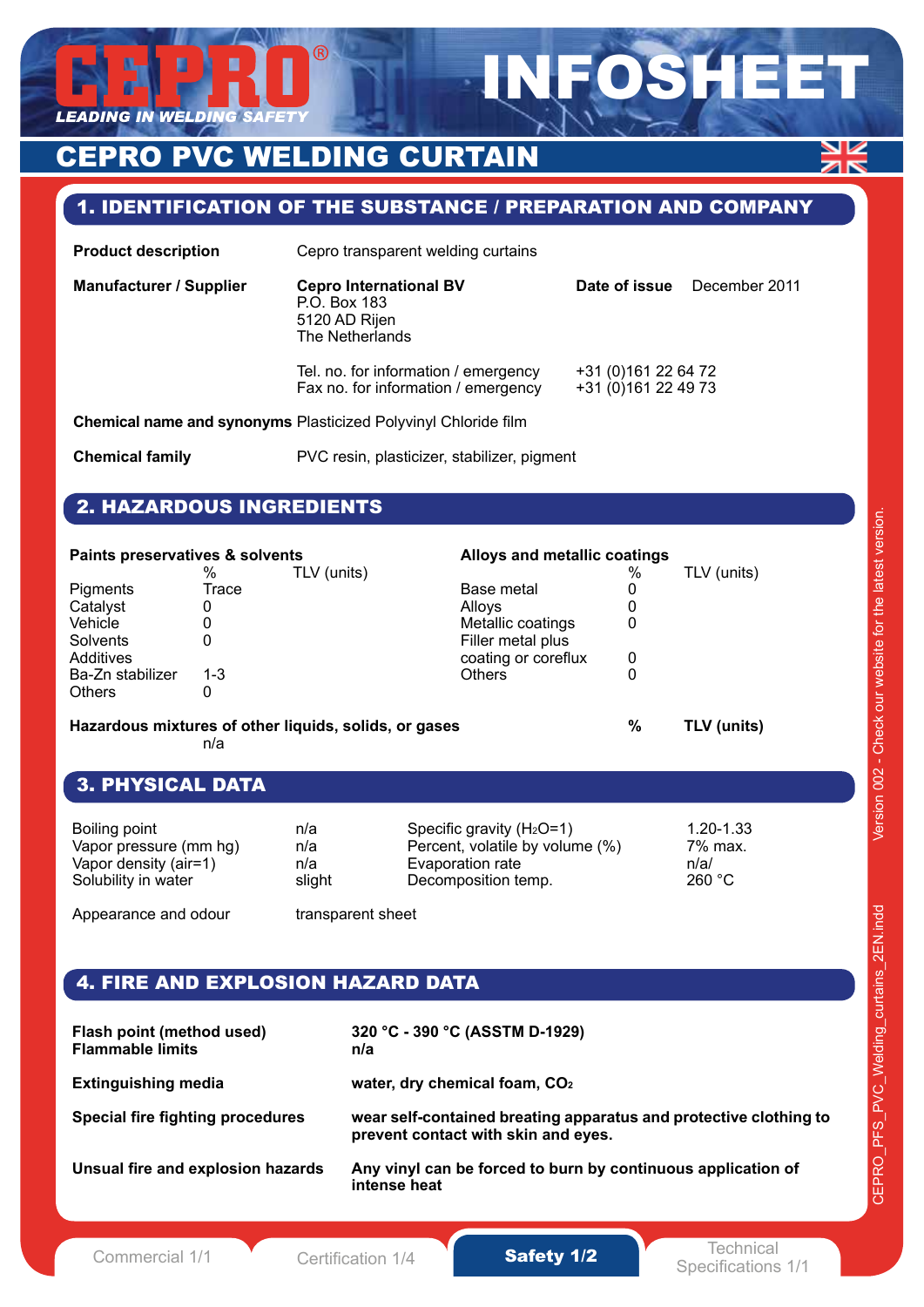

## **ELDING CURTAIN**

## 5. HEALTH HAZARD DATA

**Treshhold limit value example in the not established<br>
Effects of overexposure example in the established Effects of overexposure** 

**Emergency and first aid procedures If irritation from processing vapors or decomposition products, remove individual from area**

INFOSHEET

## 6. REACTIVITY DATA

| <b>Stability</b>                     | unstable |   |
|--------------------------------------|----------|---|
|                                      | stable   | X |
| Incompatability (materials to avoid) |          |   |

**Hazardous decomposition products Hazardous polymerization may occur** conditions to avoid **will not occur X**

**conditions to avoid** 

## 7. SPILL OR LEAK PROCEDURES

**Steps to be taken in case material is released or spilled has a state in the n/a** 

**Waste disposal method** Use approved disposal methods as recommended by state and local agencies

## 8. SPECIAL PROTECTION INFORMATION

| <b>Respiratory protection (specific type)</b> |                                           | none should be needed |                              |
|-----------------------------------------------|-------------------------------------------|-----------------------|------------------------------|
| Ventilation                                   | Local exhaust<br>none should be needed    |                       | <b>Special</b><br>none known |
| <b>Protective gloves</b>                      | When material is heated                   |                       |                              |
| Eye protection                                | recommended for all industrial workplaces |                       |                              |
| Other protective equipment                    | none should be needed                     |                       |                              |

## 9. SPECIAL PRECAUTIONS

#### **Precautions to be taken in handling and storing**

The product should be stored in cool, dry, well-ventilated area, away from flammable materials or sources of heat and flame

#### **Other precautions**

Always wear rubber gloves when cleaning exhaust equipment or other surfaces